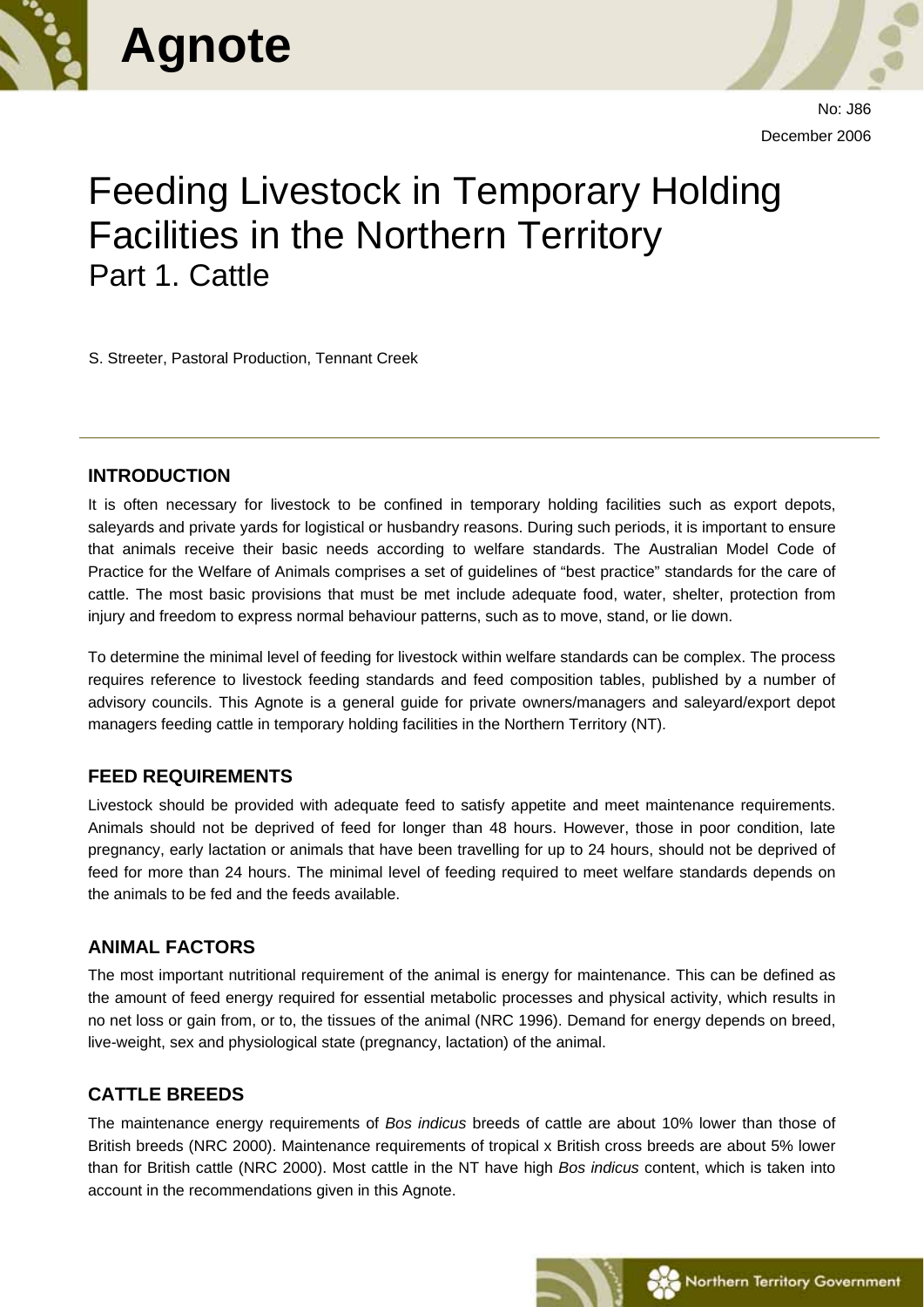#### **BREEDER COWS**

Late stages of pregnancy and peak-lactation cause a substantial drain on energy and other nutrients in the animal. For example, energy requirements for maintaining a lactating breeder are about 20% greater than for a dry cow (NRC 2000). Unable to shut down these processes, a cow on inadequate nutrition will utilise body tissues as sources of nutrients which will cause a decline in body condition. Pregnant and lactating animals therefore require a higher quality diet in order to maintain body condition.

#### **BULLS**

Entire males have a slightly higher energy requirement for maintenance than castrates or females of the same breed and weight. However, it is important to consider the future use of bulls if they are being confined for a prolonged period. Young bulls that will be joining a breeding herd should be in good body condition to provide energy and protein reserves for increased physical activity and decreased feed intake when in the herd (NRC 2000).

#### **FEED FACTORS**

The amount of feed needed to meet maintenance requirements will vary with the type and quality of feed available. Energy, protein, and digestibility of feeds are central in determining nutritional adequacy and feeding levels for different classes of stock. The range of feeds available in the NT is limited, particularly in the central and southern regions. When sourcing feeds, importance should be placed on nutritional suitability as well as cost.

## **FEEDING LOCAL FEEDS IN THE NT**

Table 1 provides the nutritional composition of a range of feeds seasonally available in the NT. These are approximate figures only, and there will be a considerable range within and between batches of feeds. Nutritional information of feeds is always provided on a dry matter (DM) basis. Most grains and hays contain of about 90% DM, whereas silages contain about 30% DM, with the remaining portion being water. This must be taken into consideration when determining how much fodder to feed.

|  |  | Table 1. Nutrient composition of feeds readily available in the NT |  |  |  |  |
|--|--|--------------------------------------------------------------------|--|--|--|--|
|--|--|--------------------------------------------------------------------|--|--|--|--|

| Feed                                                        | Metabolisable energy1 | Crude protein     |
|-------------------------------------------------------------|-----------------------|-------------------|
|                                                             | (MJ ME/kg DM)         | (%)               |
| Cattle cubes                                                | 10                    | 12                |
| Good legume hay (e.g. lucerne)                              | $8.5 - 10$            | $12 - 15$         |
| Cavalcade hay                                               | 7                     | $12 \overline{ }$ |
| Good grass hay (e.g. pangola, Rhodes)                       | $7 - 9$               | $7.5 - 10$        |
| Forage sorghum hay                                          | $8 - 8.5$             | $8 - 10$          |
| Forage sorghum silage                                       | 8.5                   | 9                 |
| Sorghum grain                                               | $13 - 13.5$           | $10 - 11$         |
| Rangeland pastures (e.g. Mitchell, Flinders, mature buffel) | $5 - 8$               | $4 - 7.5$         |

1. Energy unit commonly used in ruminant nutrition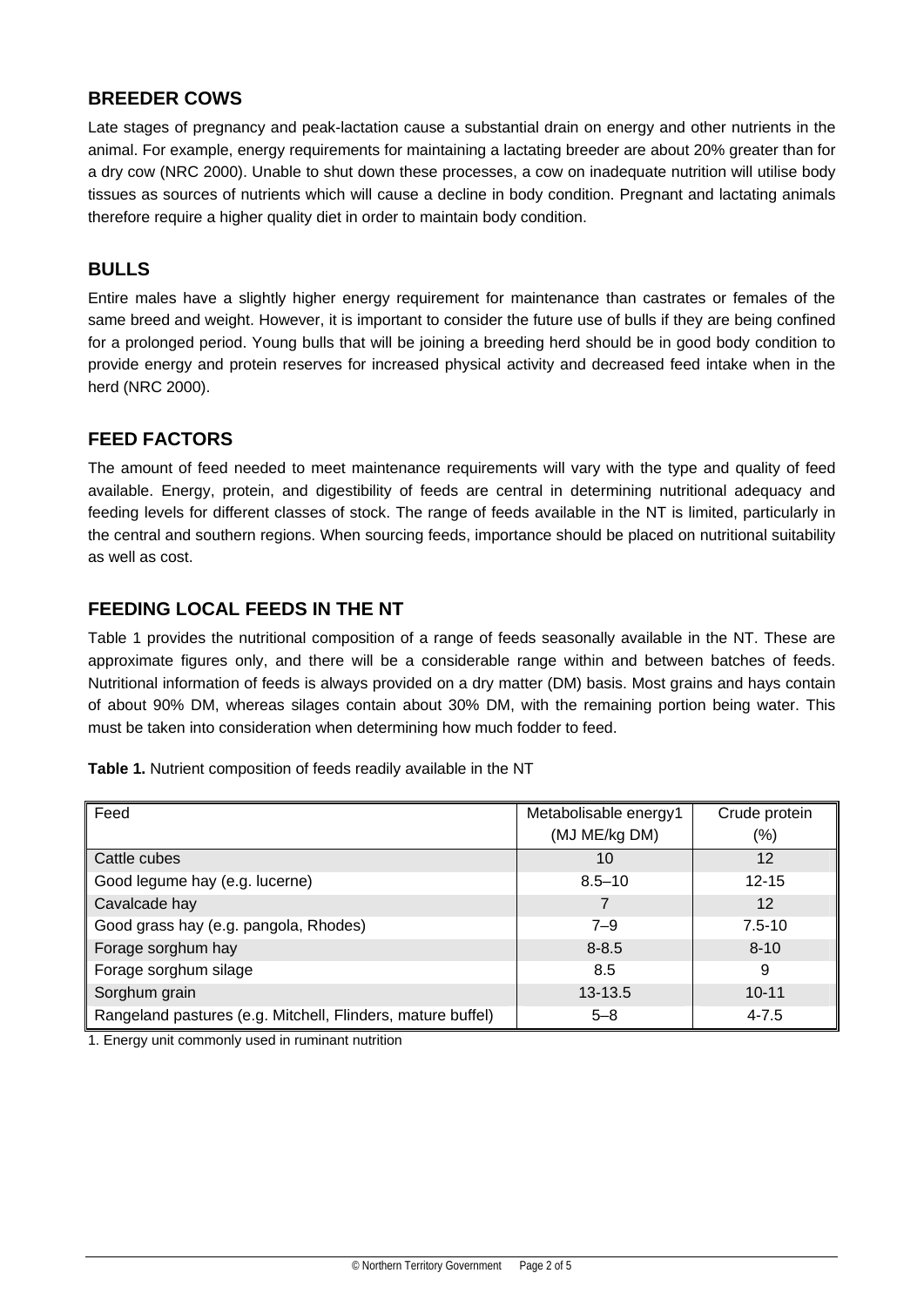| <b>Class and</b>     | <b>FEED TYPE</b> |                       |           |            |                |                |                  |
|----------------------|------------------|-----------------------|-----------|------------|----------------|----------------|------------------|
| Liveweight (kg)      | Cattle           | Good legume           | Cavalcade | Good grass | Forage sorghum | Forage         | Grain: rangeland |
|                      | cubes            | hay (e.g.<br>Lucerne) | hay       | hay        | hay            | sorghum silage | pasture 30:70    |
| Weaners              |                  |                       |           |            |                |                |                  |
| 100-120              | 1.8              | 2.3                   | 2.9       | 2.8        | 2.5            | 6.8            | 2.7              |
| 120-140              | 2.1              | 2.6                   | 3.3       | 3.2        | 2.8            | 7.7            | 3.0              |
| Dry cattle           |                  |                       |           |            |                |                |                  |
| 200-300              | 3.8              | 4.7                   | 6.0       | 5.8        | 5.1            | 14.2           | 5.5              |
| 300-400              | 4.6              | 5.7                   | 7.2       | 7.0        | 6.1            | 17.0           | 6.6              |
| 400-500              | 5.3              | 6.5                   | 8.3       | 8.0        | 7.0            | 19.5           | 7.6              |
| 500-600              | 5.8              | 7.1                   | 9.1       | 8.8        | 7.7            | 21.4           | 8.3              |
| Breeders (approx.    |                  |                       |           |            |                |                |                  |
| 450 kg)              |                  |                       |           |            |                |                |                  |
| Late-pregnancy/early | 5.6              | 7.0                   | 8.9       | 8.6        | 6.4            | 17.8           | 8.2              |
| lactation            |                  |                       |           |            |                |                |                  |
| <b>Bulls</b>         |                  |                       |           |            |                |                |                  |
| 500                  | 6.1              | 7.5                   | 9.5       | 9.2        | 8.1            | 22.4           | 8.7              |
| 600                  | 6.7              | 8.2                   | 10.4      | 10.1       | 8.8            | 24.6           | 9.6              |
| 700                  | 7.3              | 9.0                   | 11.4      | 11.1       | 9.7            | 26.9           | 10.5             |

**Table 2.** Minimum\* feed requirements for full hand feeding of cattle ('as fed' kg/head/day)

Note: Calculations are based on the minimum feed values given in Table 2. Figures are intended as a guide only.

\* Compliant with Animal Welfare feed requirements guidelines (PISC 2004) and energy maintenance requirements of different classes of cattle (SCA 1990)

Table 2 provides the minimum dietary requirements of cattle for a range of local feed options. It is important to note that not all feeds will be nutritionally adequate to meet the requirements of all classes of animals due to their daily feed intake ability.

Good grass and legume hays are adequate for maintaining most classes of livestock, particularly those in a non-productive state. Rangeland pasture hays are inexpensive but may be too fibrous for sufficient intake of energy and protein by animals to meet their maintenance requirements and will need to be supplemented with grain. Lucerne and/or copra may also be used to supplement poor quality hay when feeding lactating breeders or working bulls which have higher maintenance requirements.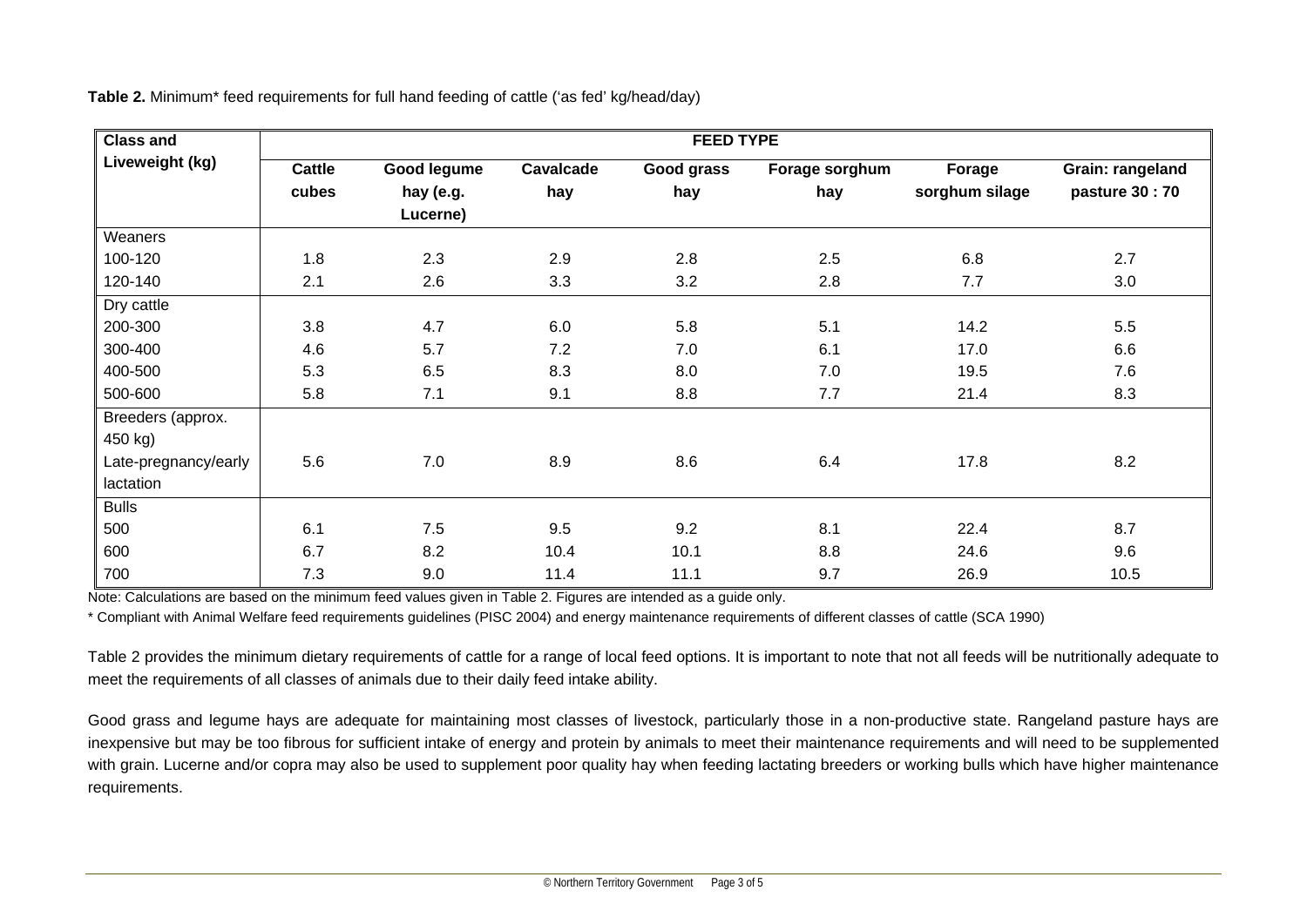## **THE FEEDING ENVIRONMENT**

While it is possible to calculate accurate feeding levels for livestock, the feeding environment can greatly influence the amount that animals will actually eat. The feed must be free of contamination and spoilage, and be presented to the animals in a system that allows easy and equal access. Animals should be grouped in similar classes to limit bullying and protect shy feeders. If shy feeders do not commence eating within 24 hours, they should be separated from the group for feeding.

Stocking density for adult cattle in holding pens should not be greater than one animal per 2.7  $m^2$  (SCA 2002) and minimum allowances for head space at feed troughs should be 250-300 mm (yearlings), 300-380 mm (15 month to 2 years old), 380-460 mm (bullocks) or 1metre per six animals for self feeders (PISC 2004).

#### **WATER**

Livestock must have access to an adequate supply of cool, clean drinking water. Water should not be deprived for more than 24 hours (PISC 2004). The watering system must be monitored closely to ensure a continual supply. Approximate consumption rates for cattle are provided in Table 3. **During temperatures higher than 30**°**C,** *Bos indicus* **cattle require 30% more water and British/European breeds require 65% more water than the maximum consumption rates provided in Table 3.**

**Table 3.** Average daily water consumption of cattle

| Bodyweight (kg)  | Average water consumption (L/day) |
|------------------|-----------------------------------|
| 50               | $6 - 7$                           |
| 70               | $7 - 9$                           |
| 90               | $10 - 11$                         |
| 120              | 14-16                             |
| 150              | $18 - 20$                         |
| 190              | $20 - 25$                         |
| 350              | 25-35                             |
| 450              | $35 - 45$                         |
| Lactating female | 45-110                            |

Source: SCA (1992)

Note: These are average figures only. There will be variation in intake depending on ambient temperature and water content of feed.

**Note:** Nutritional composition figures used in this Agnote represent a range of values sourced from feed tables (NRC 1996), Australian stockfeed nutrient labels, state government publications, analysis of NT stock feeds and pastures.

This Agnote provides general feeding guidelines for a selection of local feeds. Further advice should be sought from the Department of Primary Industry, Fisheries and Mines, or a private nutrition consultancy service.